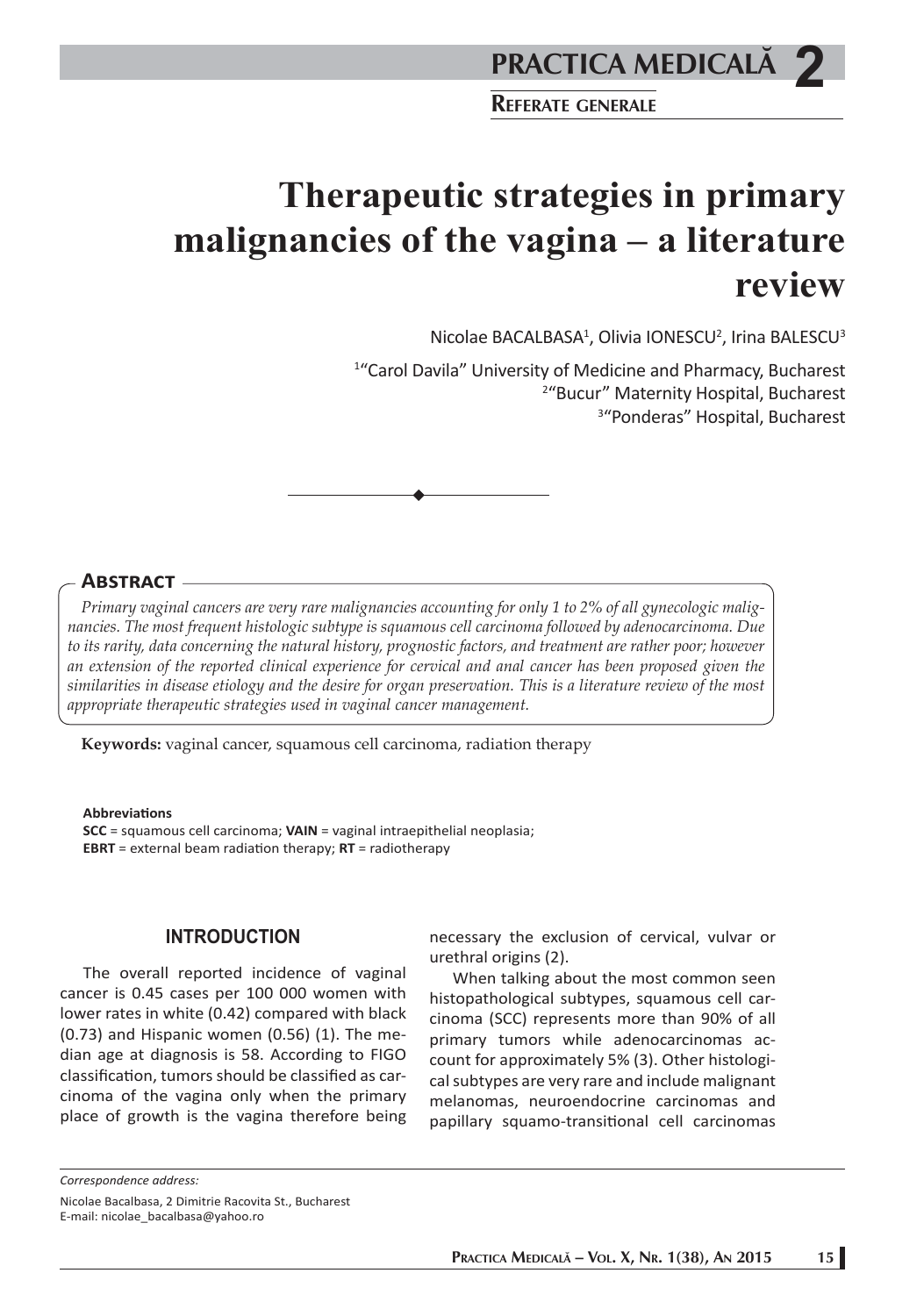(4). Müllerian adenosarcoma developing from vaginal endometriosis or endometrioid carcinoma have also been described in the literature but their incidence remains very low (5,6).

Due to the low incidence of the primary vaginal tumors there is a wide variety of therapeutic modalities to which women can be subjected to. This review focuses on the most appropriate treatment options for the primary vaginal cancer.

# **RISK AND PROGNOSTIC FACTORS**

The peak incidence of SCC is reached during the sixth and seventh decades while less than 15% of patients are diagnosed below the age of 50 years, and <10% of these tumors occur in patients under the age of 40 years. SCC vaginal cancer frequently metastasizes to the lung and liver (4).

SCC of the vagina has been linked with the human papillomavirus infection, specifically with serotypes 16 and 18 which were identified in more than 50% of all patients. Due to the association with HPV infection, vaginal in situ and invasive SCC present similar risk factors to the cervical cancer. Vaginal intraepithelial neoplasia (VAIN) is a precursor to invasive cervical cancer and almost 2% of patients with VAIN will progress to invasive cancer (7).

Adenocarcinomas usually occur in younger patients, with ages ranging between 17 and 21 years; the sites of distant metastases are lung, supraclavicular and pelvic nodes (5). Clear cell adenocarcinomas usually occur in women below the age of 30 years who had been exposed to synthetic estrogen-diethylstilbestrol (8).

The prognosis of primary vaginal tumors seems to be strongly correlated with FIGO stage at the moment of diagnosis; it seems that the initial FIGO stage significantly impacts on the rate of survival also being correlated to the development of local recurrence or distant metastasis (9). Other incriminated prognostic factors are the tumor size and location and patient's age, but their impact on the prognosis is still a matter of debate (10).

Several studies have reported that cancers developing in the proximal half of the vagina have a better survival and a decreased recurrence rate when compared to lesions involving the distal half or the entire length of the vagina. Lesions of the posterior vaginal wall have a worse prognosis with a higher incidence of

lymph node metastasis than cancers located in the anterior wall or the vaginal apex (11-13).

Another prognostic factor is the lymph nodal status. The lymphatic flow from the upper third of the vagina drains primarily at the level of common, internal and external iliac lymph nodes while the lower part of the vagina drains into the inguino-femoral lymph nodes (14). The histologic type and grade are independent predictors of survival, a higher incidence of local recurrences being observed in women with adenocarcinoma than those with SCC (11).

# **STAGING AND MANAGEMENT**

According to FIGO staging of the lesion, various imagistic studies have been proposed including chest radiography, cystoscopy, rectoscopy and intravenous urography; CT scanning, MR imaging and FDG-PET may also help to guide therapy (15).

The staging system for vaginal cancer is rather based on clinical criteria.

Stage I disease is limited to the vaginal wall, stage II disease involves the surrounding tissues with no extent to the pelvic wall, stage III tumor extends to the pelvic wall while stage IV tumors extend beyond the true pelvis or present local invasion of the bladder or rectal mucosa. The therapeutic options depend on FIGO stage of the tumor, lesion's location and histopathological subtype. Most data available in the literature concerning the surgical and radio-therapeutic procedures refer to SCC of the vagina (16).

## **Stage I**

The treatment approaches for stage I include RT with or without surgery. In stage I vaginal cancer, the rate of lymph node involvement ranges from 6 to 16% (17). Surgery in this stage refers to: wide local excision with disease with tumor free margins (for small lesions) or more extended resections such as partial vaginectomy, total simple vaginectomy and radical vaginectomy (removal of the involved vagina and paravaginal tissue to the pelvic sidewall) for larger lesions. Vulvovaginectomy and dissection of the inguinofemoral lymphatic nodes seems to be the most appropriate approach for cancers located in the lower third of the vagina followed by adjuvant RT if the margins are positive for tumor invasion after resection (17).

Reports from the National Cancer Database show that in women with FIGO stage I of the disease surgery alone has clinically and statistically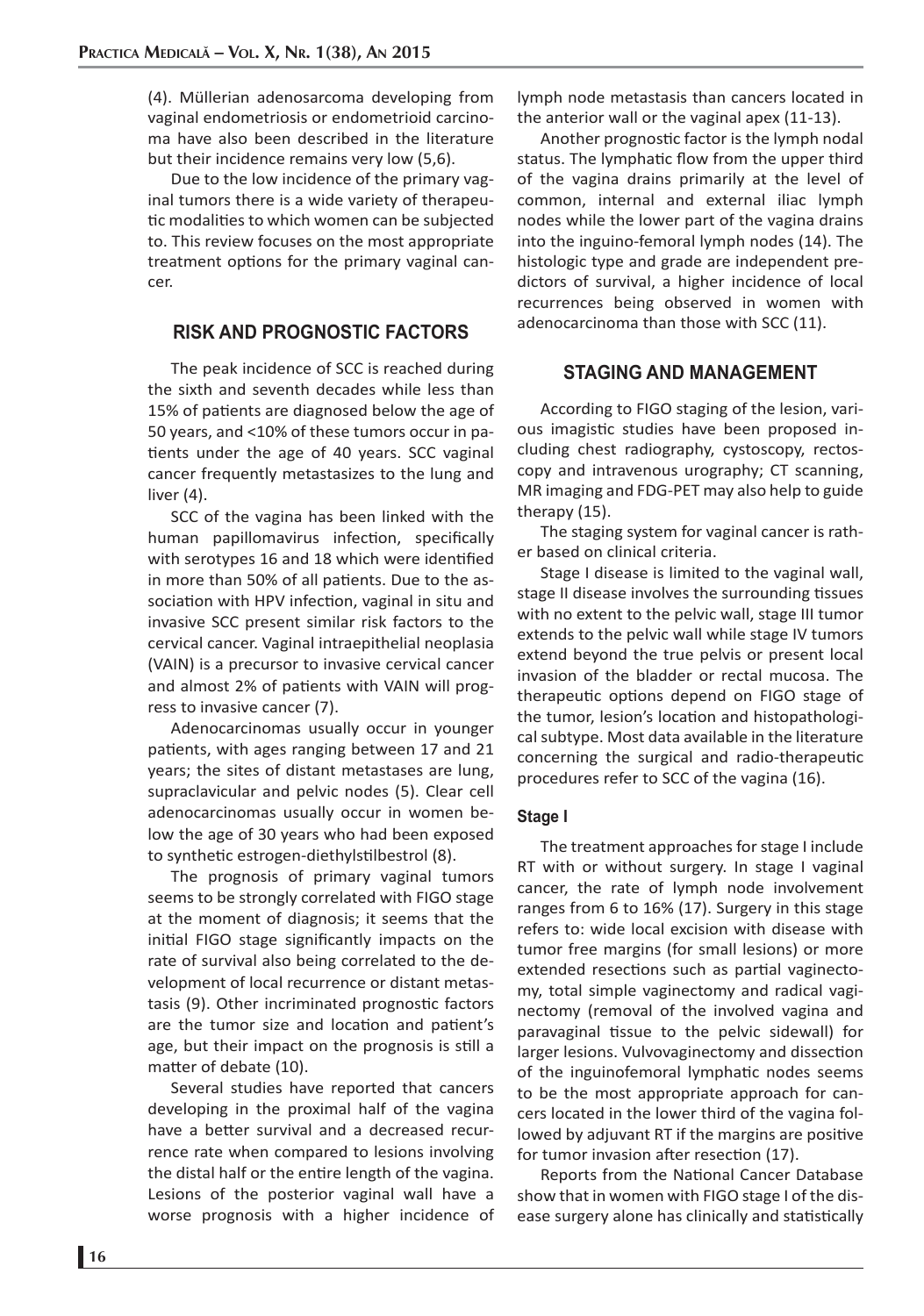better results than RT with a 5-year relative survival rate of 56-90% for cases treated only with surgery; however these rates significantly improve whether adjuvant radiation therapy is associated (with a reported rate of 5 year overall survival of 79-100%). Studies have shown that this improvement has been particularly obtained in cases at risk to develop local recurrences (16,18).

RT alone with the use of interstitial (singleplan implant) and intracavitary therapy with a minimum dose of 75 Gy is an accepted method of treatment for stage I vaginal cancer with a cumulative 5-year survival rate between 33-100% (11,19). Pelvic failure rates following brachytherapy alone range from 14% to 33%. Anterior, posterior, or total exenteration is performed less commonly for early-stage disease, as radiation therapy is the preferred modality for organ preservation (10,11).

External Beam Radiotherapy (EBRT) can be used for large, infiltrative or poorly differentiated tumors which are associated with a high risk of lymph node metastasis or loco-regional failure (20).

## **Stage II**

The standard treatment of this stage consists in brachytherapy associated with EBRT, a therapeutic strategy which has been associated with improved pelvic control and improved rates of survival (21,22). The predominant pattern of failure following RT is locoregional, similar to the one encountered after surgery (22).

Interstitial brachytherapy has been proved to have better results in terms of disease free survival and local control when compared to intracavitary therapy (22). The choice between intracavitary or interstitial radiotherapy depends on the site and size of the tumor. Intracavitary radiation therapy is used if the residual disease is no more than 3-5 mm from the vaginal surface. Patients with deeper lesions are treated with interstitial implants. Tumors of the middle third of the vagina are handled with intracavitary and interstitial brachytherapy. Interstitial radiation therapy boosts are used for the tumors of the distal part of the vagina; in these cases pelvic and inguinal irradiation might be taken in consideration if lymph node metastases at these levels are expected (23,24).

There are few studies which examine the impact of RT combined with systemic cytotoxic agents such as 5-Fluoro-Uracil or Mitomycin-C on the local control and survival in patients with stage II vaginal cancer. Dalrymple et al conducted a study involving 14 cases diagnosed with stages I and II vaginal cancer and reported a 5-year overall survival of 93% after a protocol which included the association of RT (with doses of 63 Gy) and chemotherapeutic regimens based on 5-Fluoro-Uracil (25).

Further investigation is required to determine if women with stage II disease can be cured with radical surgery. Total vaginectomy or an exenterative procedure is required in order to obtain negative surgical margins (14). Laparoscopic radical vaginectomy with the construction of a neovagina has been proposed as an organ-sparing surgical alternative (26).

Neoadjuvantchemotherapy (NACT) with cisplatin and paclitaxel followed by radical vaginectomy and pelvic lymphadenectomy might provide a partial and respectively a complete response in 64% and respectively 27% of cases (27). In patients with an incomplete resection or positive lymph nodes, adjuvant RT might provide a 5-year survival rate of 40-69% (9,14,17).

# **Treatment of locally advanced disease (FIGO stages III-IV)**

The association between EBRT and brachytherapy remains the treatment of choice for stage III vaginal cancer (22,28). EBRT administered for 6 weeks appears to improve survival (22) while brachytherapy is important for the local management of the disease (28). In selected cases another appropriate approach is pelvic exenteration or a combination between irradiation and exenteration (9.18).

For stage IVA of the disease the most appropriate therapeutic approach consists in a combination between interstitial, intracavitary RT and EBRT with reported 5 year survival rates of 0-62% (9,18,22,28). For women with stage IV A who are in good general condition a pelvic exenteration with vaginal reconstruction using a gracilis myocutaneous flap or rectus abdominis myocutaneous flap may be a treatment option with a 5-year survival rate of 0-50%; a similar approach might also be useful in cases necessitating palliation in order to treat a locally advanced vaginal cancer associated with rectovaginal or vesicovaginal fistula (16,29).

For stage IV B of the disease, palliative radiation therapy with or without simultaneous chemotherapy remains the most appropriate therapeutic option (11,18).

The cause-specific survival rates of the advanced-stage vaginal cancer range from 23-59%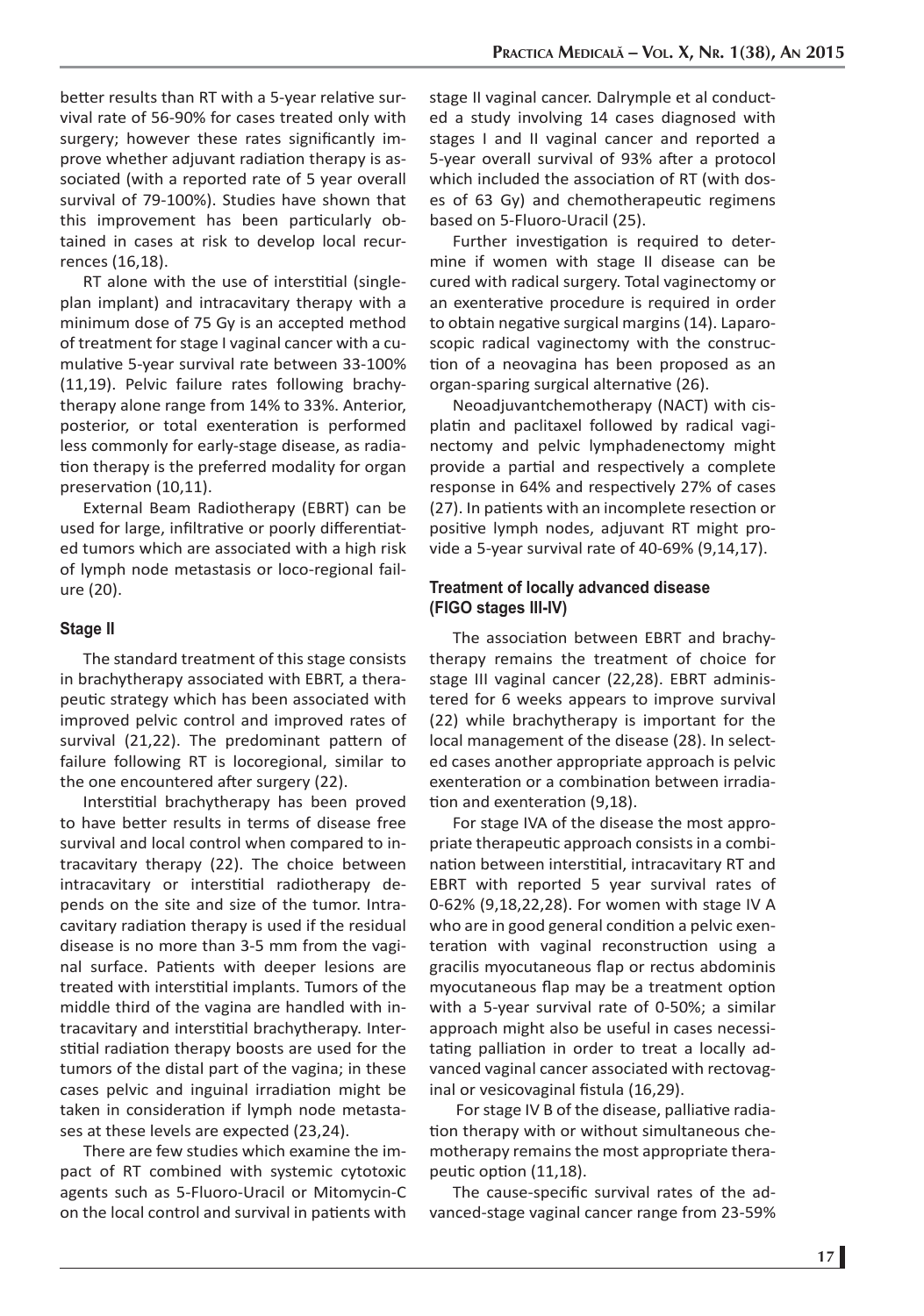for stage III of the disease and from 0-25% for stage IV of the disease. Corresponding pelvic control rates are 62-71% and respectively 12-30% (30,31). However, almost 80% of patients report persistent or recurrent pelvic confined disease after EBRT or brachytherapy. When talking about distant metastases, their incidence reaches almost 25-30% among patients with locally advanced tumors (32).

A survival advantage for the use of NACT prior to radical surgery has not been found in randomized trials of patients with locally advanced vaginal cancer; however experience in this direction proved to be limited (32, 33).

### *Concurrent chemoradiotherapy*

Although there are no prospective trials for the use of concurrent RT in patients with vaginal cancer, institutional reports support the utility of chemoradiotherapy based on survival rates observed in trials of locally advanced cervival cancer (34). Series of patients with early- and late-stage of the disease had a local control rate of 92% and a 5-year progression-free survival rate of 75% with concurrent weekly administration of cisplatin (40 mg/m<sup>2</sup>). A series of 26 patients with predominately locally advanced disease was treated with definitive RT and 5-FU with or without mitomycin C or weekly singleagent cisplatin. A 5-year survival rate of 50% and a pelvic failure of 31% were reported (35).

#### **Treatment considerations and follow-up**

Treatment-related factors associated with poor survival in vaginal cancer are prolonged overall treatment time and low hemoglobin levels. RT should be completed within 8–9 weeks and transfusion should be performed in order to maintain hemoglobin levels of  $> 10-11$  g/dl. Prolongation of the treatment time does not appear to have a significant impact on pelvic tumor control (31). Some authors emphasized the potential advantage in terms of disease-free survival and local control using interstitial RT when compared to the use of intracavitary therapy (14,22).

The follow-up for vaginal cancer implies a clinical examination every 3 months for 2 years followed by less frequent intervals after 2 years. Based on the practice for locally advanced cervical cancer, consideration of post-treatment PET/ CT surveillance is reasonable for patients with initial bulky disease (36).

# **CONCLUSIONS**

Vaginal cancer is a very rare disease which is frequently diagnosed when the disease has already involved the submucosal layer and sometimes the pelvic sidewall. Moreover, the prevalence of the disease in elderly patients makes the treatment more difficult. The management depends on the extent of disease, the presence of comorbidities, and the desire to maintain the ovarian and/or sexual function.

For cases diagnosed in FIGO stage I, the most appropriate treatment consists in radical surgery with or without adjuvant radiotherapy. The studies carried out on retrospective series have shown equivalence or even the superiority of surgery compared to RT alone in FIFO stage I. In FIGO stage II the standard treatment remains the combination of brachytherapy and EBRT or radical surgery for selected patients. NACT followed by radical surgery is a valid alternative to the standard treatment in terms of survival.

Combination of EBRT and brachytherapy followed by resection is the most efficient option in FIGO stages III-IV A. For women with FIGO stage IVB of the disease palliative RT may play an important role in alleviating the pain and bleeding associated with uncontrolled pelvic disease.

Further data are required for the use of concurrent chemo-radiotherapy as a treatment strategy.

However, it seems that the management strategies introduced in cervical cancer, such as NACT + RT will be applicable to primary vaginal cancer too; similar survival rates are expected, without affecting the quality of life.